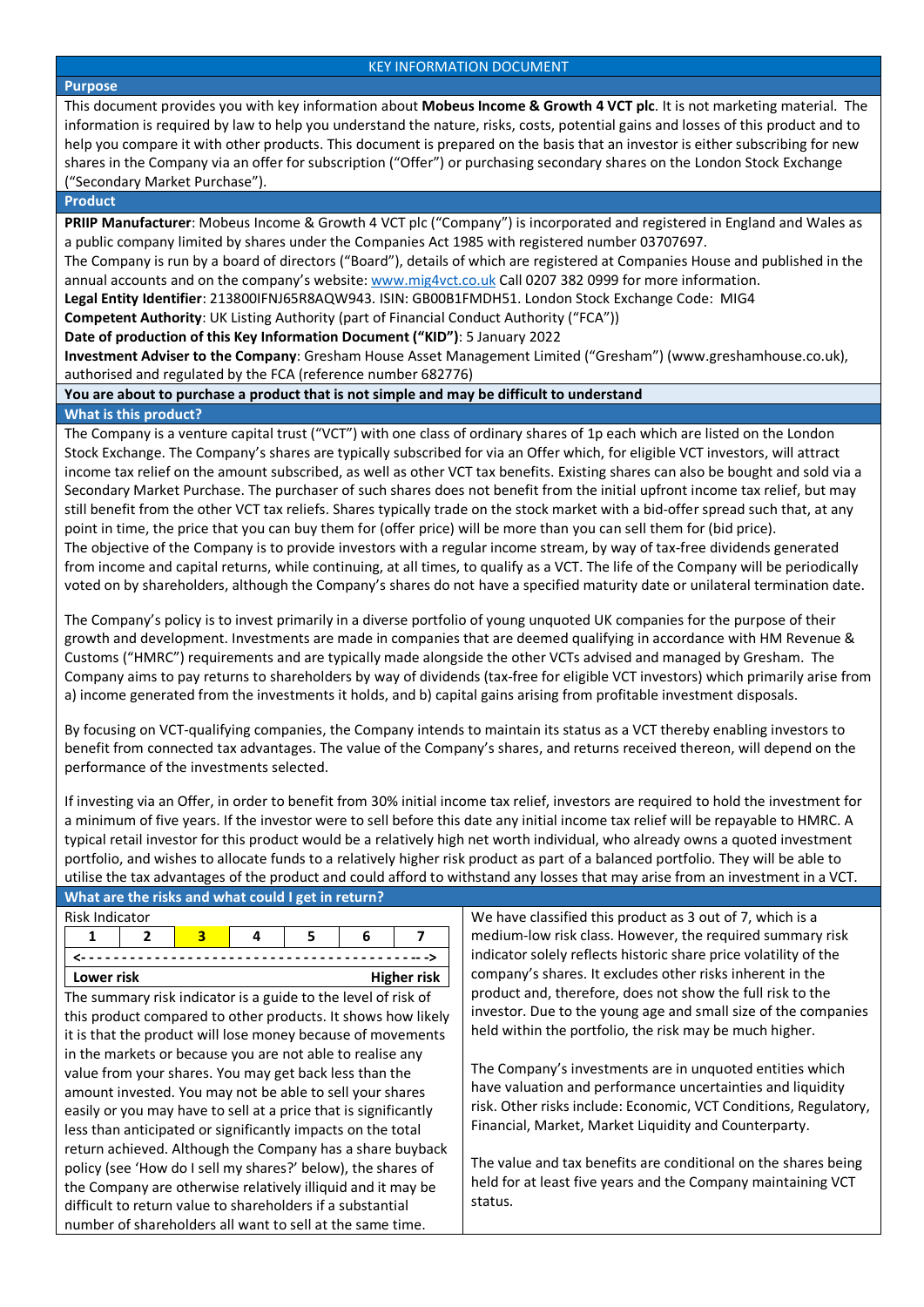The risk indicator assumes you keep the product for a minimum of five years. The actual risk and returns can vary significantly if you sell your shares before this date.

This product does not include any protection from future market performance so you could lose some or all of your investment. If the company's investment performance is poor, you could lose your entire investment.

| <b>Performance scenarios</b>                                                                                                    |                                                                                                                                   |                                                                                                                          |         |                                                                   |  |  |
|---------------------------------------------------------------------------------------------------------------------------------|-----------------------------------------------------------------------------------------------------------------------------------|--------------------------------------------------------------------------------------------------------------------------|---------|-------------------------------------------------------------------|--|--|
| Investment of £10,000                                                                                                           |                                                                                                                                   | 1 year                                                                                                                   | 3 years | 5 years                                                           |  |  |
| Scenarios                                                                                                                       |                                                                                                                                   |                                                                                                                          |         | (Recommended                                                      |  |  |
|                                                                                                                                 |                                                                                                                                   |                                                                                                                          |         | minimum holding                                                   |  |  |
|                                                                                                                                 |                                                                                                                                   |                                                                                                                          |         | period)                                                           |  |  |
| <b>Stress scenario</b>                                                                                                          | What you might get back after costs                                                                                               | £4,000                                                                                                                   | £4,455  | £3,898                                                            |  |  |
|                                                                                                                                 | Average return each year                                                                                                          | $-60%$                                                                                                                   | $-24%$  | $-17%$                                                            |  |  |
| Unfavourable scenario                                                                                                           | What you might get back after costs                                                                                               | £10,255                                                                                                                  | £12,769 | £16,466                                                           |  |  |
|                                                                                                                                 | Average return each year                                                                                                          | 3%                                                                                                                       | 8%      | 10%                                                               |  |  |
| <b>Moderate scenario</b>                                                                                                        | What you might get back after costs                                                                                               | £11,638                                                                                                                  | £16,196 | £22,538                                                           |  |  |
|                                                                                                                                 | Average return each year                                                                                                          | 16%                                                                                                                      | 17%     | 18%                                                               |  |  |
| <b>Favourable scenario</b>                                                                                                      | What you might get back after costs                                                                                               | £13,807                                                                                                                  | £21,474 | £32,250                                                           |  |  |
|                                                                                                                                 | Average return each year                                                                                                          | 38%                                                                                                                      | 29%     | 26%                                                               |  |  |
|                                                                                                                                 | This table shows the money you could get back over the next                                                                       |                                                                                                                          |         | This product can be realised, but it may be costly to do so in    |  |  |
|                                                                                                                                 | five years (including dividends), under different scenarios,                                                                      |                                                                                                                          |         | the short-term. It is particularly difficult to estimate how much |  |  |
|                                                                                                                                 | assuming that you invest £10,000. Investors who invest via an                                                                     | you would get back if you sell before the end of the                                                                     |         |                                                                   |  |  |
|                                                                                                                                 | Offer should note that the data has not been adjusted for the                                                                     | recommended minimum holding period. You can sell your                                                                    |         |                                                                   |  |  |
|                                                                                                                                 | impact of Offer costs of up to 3.00% or for the likely difference                                                                 |                                                                                                                          |         | shares early but you may make a large loss if you do so and       |  |  |
|                                                                                                                                 | (currently 5%) between the offer price paid for the shares and                                                                    | will lose your tax reliefs. Whether sold early or not, your                                                              |         |                                                                   |  |  |
|                                                                                                                                 | the share price at which you could sell - See 'How do I sell my                                                                   | maximum loss would be that you will lose all of your                                                                     |         |                                                                   |  |  |
|                                                                                                                                 | shares?' section below. The scenarios shown illustrate how                                                                        | investment.                                                                                                              |         |                                                                   |  |  |
|                                                                                                                                 | your investment could perform. You can compare them with                                                                          | The figures shown include all the costs of the product itself,                                                           |         |                                                                   |  |  |
|                                                                                                                                 | the scenarios of other products. The scenarios presented are                                                                      | but may not include all the costs that you pay to your adviser                                                           |         |                                                                   |  |  |
|                                                                                                                                 | an estimate of future performance based on evidence from                                                                          | or distributor. The figures do not take into account your                                                                |         |                                                                   |  |  |
|                                                                                                                                 | the past (share price total return (including dividends) over                                                                     | personal tax situation, or any VCT tax reliefs, which may also                                                           |         |                                                                   |  |  |
|                                                                                                                                 | the last five years) on how the value of this investment varies.                                                                  | affect how much you get back.                                                                                            |         |                                                                   |  |  |
|                                                                                                                                 | They are not an exact indicator. What you get will vary                                                                           | Past performance of an investment is not necessarily a guide                                                             |         |                                                                   |  |  |
|                                                                                                                                 | depending on how the stock market and the Company                                                                                 | to the future. The data above is derived from the past 5 years'                                                          |         |                                                                   |  |  |
|                                                                                                                                 | performs and how long you keep the investment. The value of                                                                       | performance. It principally reflects the successful application                                                          |         |                                                                   |  |  |
|                                                                                                                                 | shares can go down as well as up and you may not get back                                                                         | of a strategy to invest primarily in financing management                                                                |         |                                                                   |  |  |
|                                                                                                                                 | the full amount you invested. Market developments in the                                                                          | buyouts (MBOs), which yielded good returns (in particular,<br>good dividends) for shareholders. From November 2015, VCTs |         |                                                                   |  |  |
|                                                                                                                                 | future cannot be accurately predicted. The scenarios shown                                                                        | are no longer permitted to fund MBO investments, but can                                                                 |         |                                                                   |  |  |
|                                                                                                                                 | are only an indication of some of the possible outcomes<br>based on recent returns. Actual returns could be lower.                | retain those acquired prior to that date. Instead, a VCT must                                                            |         |                                                                   |  |  |
|                                                                                                                                 |                                                                                                                                   |                                                                                                                          |         | now invest in smaller younger companies that can carry higher     |  |  |
|                                                                                                                                 | The stress scenario shows what you might get back in extreme                                                                      |                                                                                                                          |         |                                                                   |  |  |
|                                                                                                                                 | stock market circumstances but it does not take into account a                                                                    | risk, albeit with the prospect of higher but more volatile<br>returns. These smaller and younger companies now represent |         |                                                                   |  |  |
|                                                                                                                                 | situation where you are unable to realise any value from your                                                                     | more than 60% of the portfolio value. The Company has                                                                    |         |                                                                   |  |  |
| shares.                                                                                                                         |                                                                                                                                   | stated that shareholders should not expect the past high                                                                 |         |                                                                   |  |  |
|                                                                                                                                 |                                                                                                                                   | dividend levels to continue.                                                                                             |         |                                                                   |  |  |
| What happens if Mobeus Income & Growth 4 VCT plc is unable to pay out?                                                          |                                                                                                                                   |                                                                                                                          |         |                                                                   |  |  |
| If the Company is unable to pay out, you might lose all of your investment. As a shareholder of the Company, you would not be   |                                                                                                                                   |                                                                                                                          |         |                                                                   |  |  |
| able to make a claim to the Financial Services Compensation Scheme about the Company in the event that you lose money on        |                                                                                                                                   |                                                                                                                          |         |                                                                   |  |  |
| your shares in the Company.                                                                                                     |                                                                                                                                   |                                                                                                                          |         |                                                                   |  |  |
| <b>What are the costs?</b>                                                                                                      |                                                                                                                                   |                                                                                                                          |         |                                                                   |  |  |
| The reduction in yield ("RIY") shows what impact the total costs you pay will have on the investment return that you might get. |                                                                                                                                   |                                                                                                                          |         |                                                                   |  |  |
|                                                                                                                                 | The total costs take into account one-off, ongoing and incidental costs. The amounts shown here are the cumulative costs of       |                                                                                                                          |         |                                                                   |  |  |
|                                                                                                                                 | the product itself for three different holding periods. The figures assume that you invest £10,000. The figures are estimates and |                                                                                                                          |         |                                                                   |  |  |
| may change in the future.                                                                                                       |                                                                                                                                   |                                                                                                                          |         |                                                                   |  |  |
|                                                                                                                                 | The person selling you or advising you about this product may charge you other costs. If so, this person will provide you with    |                                                                                                                          |         |                                                                   |  |  |
|                                                                                                                                 | information about these costs, as well as other costs such as any applicable taxes, and show you the impact that all such costs   |                                                                                                                          |         |                                                                   |  |  |
| will have on your investment over time.                                                                                         |                                                                                                                                   |                                                                                                                          |         |                                                                   |  |  |

| Investment of £10.000 | 1 year | 3 vears | 5 years (Recommended    |
|-----------------------|--------|---------|-------------------------|
| <b>Scenarios</b>      |        |         | minimum holding period) |
| Offer - Total costs   | 720    | 2.049   | 4,399                   |